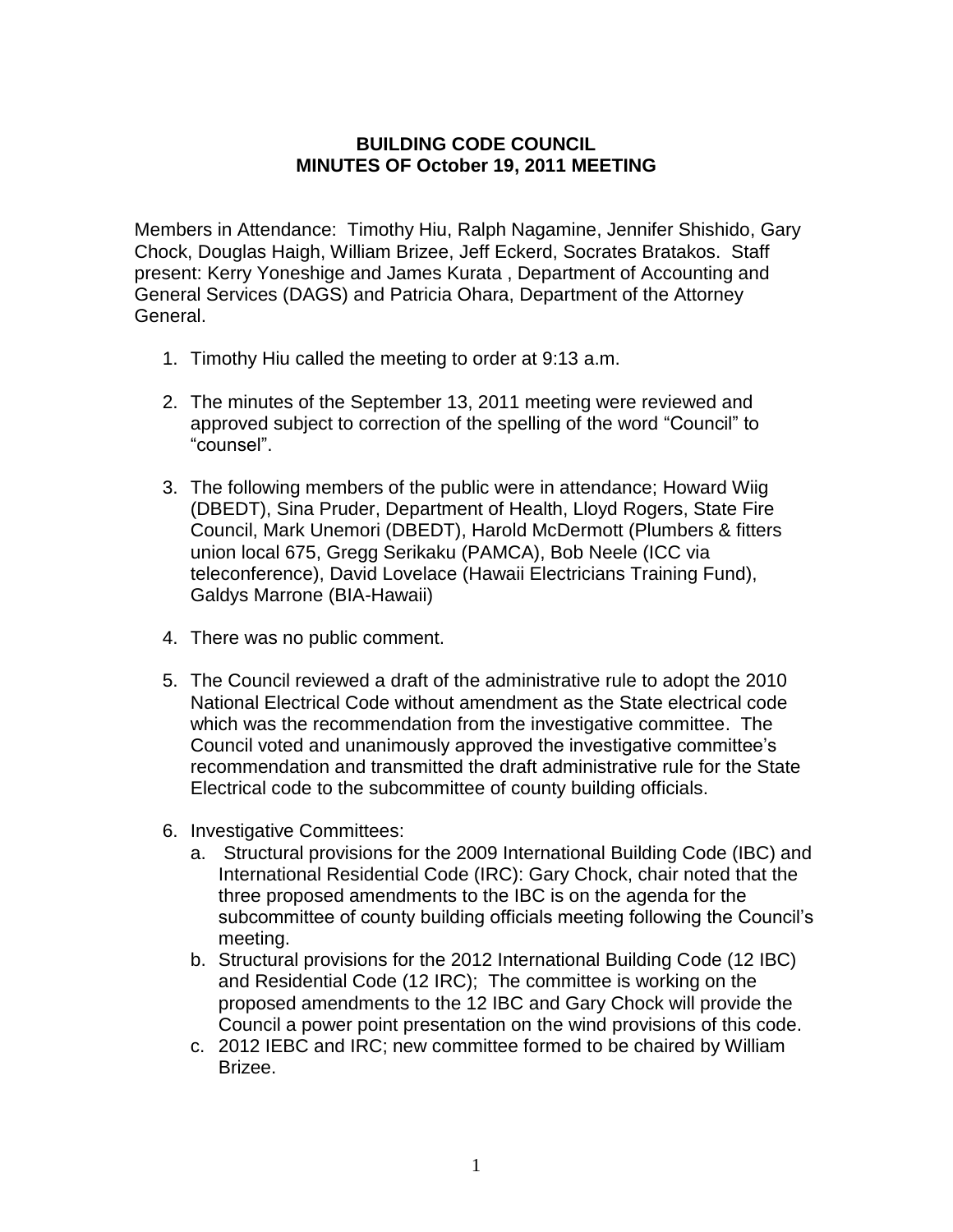- d. 2012 IBC; Committee chair Tim Hiu will work with William Brizee on the scheduling meeting for this committee
- e. Elevator codes; Jennifer Shishido, chair reported that she will be working on the proposed administrative rules after the hiring of an employee to address workload issues.
- f. A/C ventilation; Jeff Eckert, chair noted that the draft administrative rules are at the Governor's office awaiting approval to proceed to public hearing
- g. 2009 UPC; the committee chair Gregg Serikaku recommended that the 2012 UPC be adopted rather than the 2009. The Department of Health reported it will be reviewing the water reuse and reclaimed water provisions of the 2012 UPC. The committee will provide a report recommending the adoption of the 2012 UPC at the next Council meeting. The formal release of the 2012 UPC is scheduled for January 2012. If the committee's recommendation is approved by the Council, a new investigative committee for the 2012 UPC will be formed.
- h. 2012 IECC; committee chair is considering amendments to the code with consideration on what the estimated costs of proposed amendments might be.
- i. 2009 State Fire Code; committee chair reported the proposed amendments are being finalized and will submit it to the State Fire Council for review and decision probably in December. The status of county adoption of the current State Fire Code (2006 was as follows: Maui; preparing to adopt Hawaii: preparing to adopt

Kauai; first hearing scheduled

Oahu; submitted to the administration for consideration

- j. Training on State Building Codes; no report,
- k. Fire sprinkler implementation in new 1 and 2 family dwellings; Co Chair Socrates Bratakos noted that the committee is ready to review the vertical sprinkler requirements. Also looking into systems that could use grey water. The committee will be researching national statistics on labor and materials used in residential construction and prepare cost estimates using local labor and material costs. It was also noted that there should be some public education so that the public understands the significant difference between residential and commercial systems.
- l. Communication and training; Howard Wiig, chair noted that communication on new codes will be done through the professional organizations and training on the 2009 IECC will be done when the counties have begun their adoption process (after first reading of the proposed code) of that code by a professional trainer.
- m. 2011 electrical code; Committee will provide a summary of the changes between the 2008 and 2011 electrical codes.